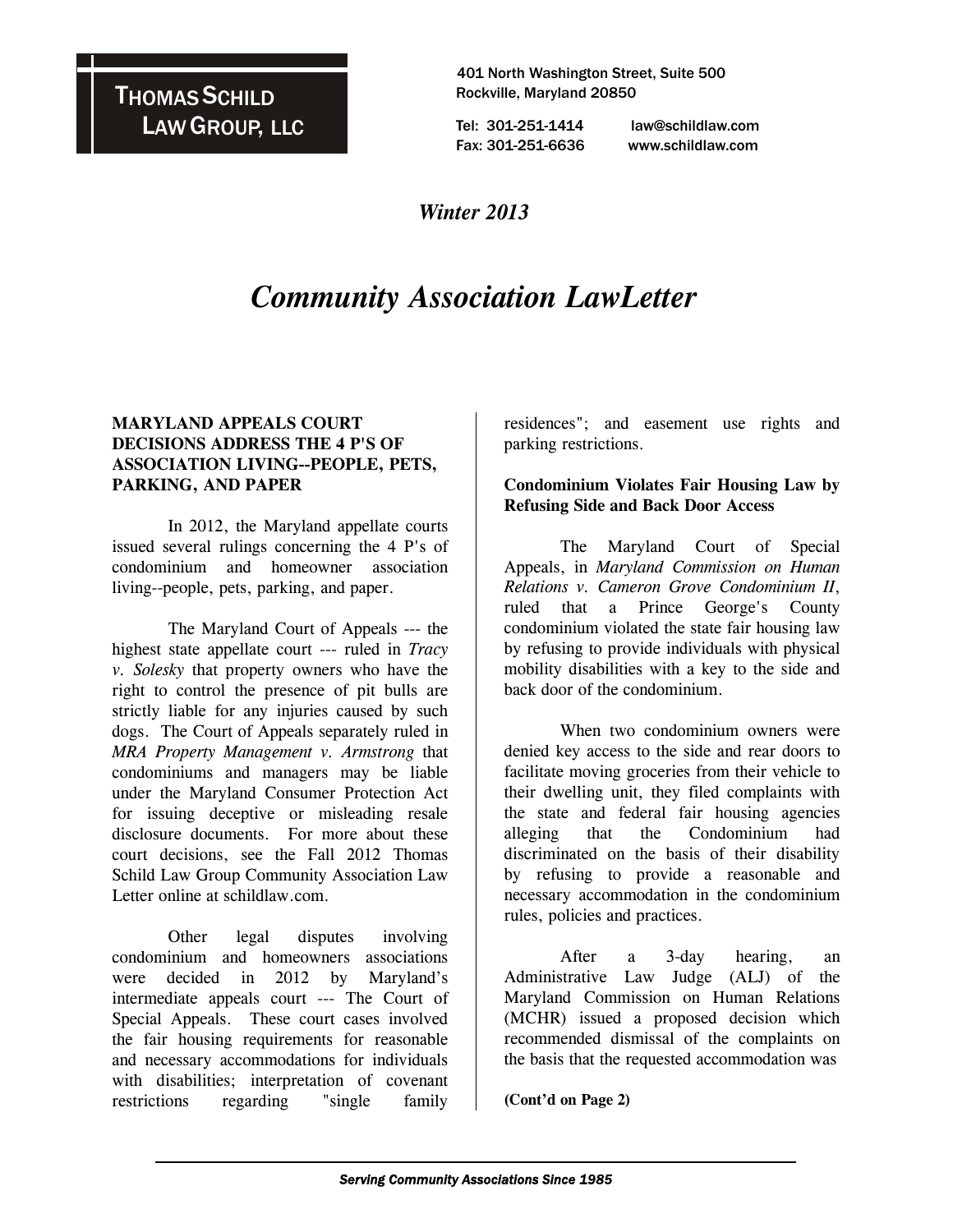#### **(Cont'd from Page 1)**

not necessary to load and unload groceries. The ALJ also concluded that the request for side and back door key access was not reasonable because providing such access would undermine the condominium's legitimate interest in ensuring the safety of residents and would create an undue financial burden on the Condominium. Additionally, because no other residents could gain entry by the side or rear door, the ALJ concluded that the requested access was not necessary to provide an "equal opportunity" to use the condominium facilities.



 However, the MCHR Appeal Board disagreed with the legal conclusions of the ALJ and found that the requested accommodation for access to the side and rear doors was reasonable and necessary. The Appeal Board concluded that providing keys was a reasonable accommodation because it would not constitute an undue financial burden or require a substantial change in the condominium policies and practices. Additionally, according to the Appeal Board, the keys to the side and rear doors were necessary for ingress and egress without limitations, obstructions or additional burdens. It also required the condominium to pay damages totaling \$35,000 and a civil penalty of \$5,000, and exempted the complainant unit owners from any condominium assessment to pay these charges.

 Nearly 6 years after the fair housing discrimination complaints were first filed, the Court of Special Appeals affirmed the decision of the MCHR Appeal Board. Based on the MCHR hearing record, the appeals court determined there was substantial evidence to support the MCHR Appeals Board conclusion that providing keys to the side and rear doors

was a reasonable and necessary accommodation for the disabled residents. Therefore, the Condominium had violated the Maryland fair housing laws by refusing to provide a reasonable accommodation in its rules, policies and practices.

 The unpublished appeals court opinion also upheld the imposition of the \$5,000 civil penalty and noted that the Condominium did not challenge the \$35,000 damage award on appeal. It also concluded that MCHR's authority to grant "other specific relief" allowed it to exempt the complainant unit owners from paying any fees used to pay the penalty or compensatory damage awards.

#### **"Single Family Residences" Restriction Does Not Bar Unrelated Occupants**

 A restrictive covenant which limits use of lots to "single family residences" -- but does not define the term "family" -- is ambiguous. Therefore, it is not enforceable to prevent renting a house to persons not related by blood, marriage or adoption, according to the Maryland Court of Specials' decision in *South Kaywood Community Association v. Long.* 

 A Wicomico County homeowners association contended that a restrictive covenant requiring use and occupancy as a "single family" residence prevented lease of a house to 3 unrelated students who attend Salisbury University.

 The appeals court noted that Maryland courts apply a "reasonably strict construction" to interpreting covenants so that if there is ambiguity in meaning, any doubt should favor the unrestricted use of the property. discerning the intent of the drafter in using the term "single family", the court looked for but found no guidance in other provisions of the South Kaywood covenants. Observing that no Maryland appellate court has considered the

**(Cont'd on Page 3)**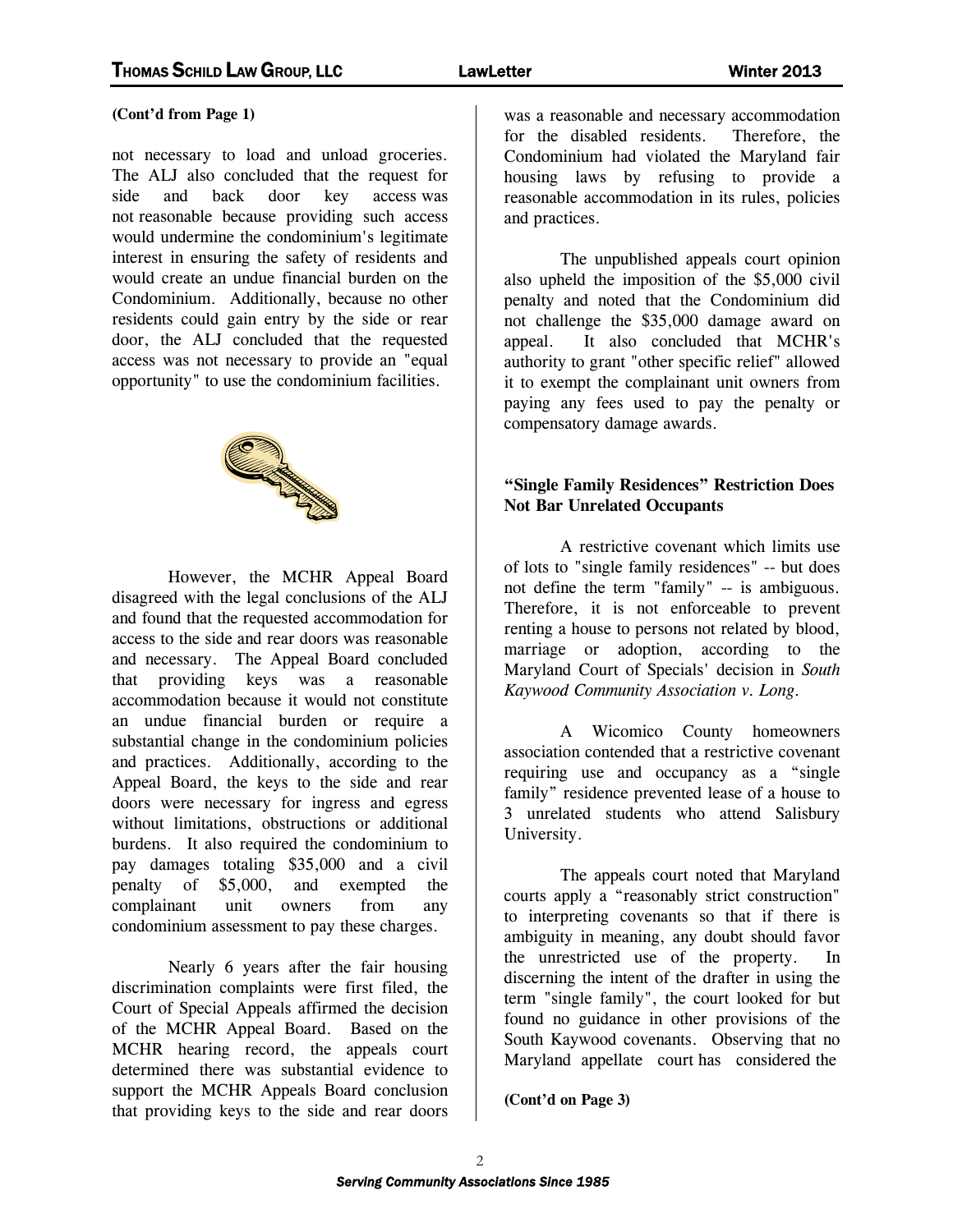**(Cont'd from Page 2)** 

meaning of a "single family" covenant, it also considered court decisions from other states decided near the time the 1961 South Kaywood restriction was drafted but found no clear guidance.

**The "single family" covenant restriction does not prohibit occupancy by 3 unrelated college students.** 

 $\mathcal{L}_\text{max}$  and  $\mathcal{L}_\text{max}$  and  $\mathcal{L}_\text{max}$  and  $\mathcal{L}_\text{max}$ 

 $\mathcal{L}_\text{max}$  and  $\mathcal{L}_\text{max}$  and  $\mathcal{L}_\text{max}$  and  $\mathcal{L}_\text{max}$ 

 In concluding that the term "single family" is ambiguous, the Court noted that the term as used in zoning ordinances is often defined to include a specified number of unrelated persons living as a single housekeeping unit. It also noted that the great majority of courts in other states which have construed the term in zoning ordinances or restrictive covenants have concluded that the term is ambiguous and does not necessarily restrict usage of property to persons related by blood, marriage or adoption.

 Therefore, the court concluded, the "single family" covenant restriction does not prohibit occupancy by 3 unrelated college students.

#### **Roadway Parking May Be Prohibited To Preserve Unobstructed Ingress and Egress**

 An easement granting non-exclusive rights of ingress and egress over a private roadway which serves several condominiums allows the entity responsible for managing, operating and maintaining the roadway to prohibit parking on portions of the roadway which pass through the common elements of a condominium, the Maryland Court of Special Appeals ruled in *10101 Grosvenor Park Condominium v. Grosvenor Park Maintenance Trust Association.* 

 The Grosvenor Park community in Montgomery County consists of several separate condominium and apartment buildings all served by a private loop roadway connecting the buildings to the public streets. Prior to construction of most of the buildings, the developer created a Deed of Easement to allow all residents and their guests a right of access to use the loop roadway. Pursuant to a 1979 amendment to the Deed of Easement, the Grosvenor Park Maintenance Trust Association was created to manage and operate the roadway. The 1979 amendment provided that the Trust could not modify the configuration or existing uses of the roadway and all of the residential condominiums and apartment owners agreed "not to relocate, move, or obstruct" the easement area.



 Since 1965, "No Parking" signs have been placed at regular intervals on the West Loop of the roadway and parking has not been permitted on a permanent basis. Parking was allowed on certain portions of the wider East Loop. In 2009, the 10101 Grosvenor Park Condominium removed the "No Parking" signs from the portion of the West Loop which passed through the Condominium common elements and installed signs stating that guests of Condominium unit owners could parallel park on the roadway.

 In response, the Trust filed suit to enjoin the Condominium from allowing parking on the roadway and replace the "No Parking" signs. After a 3-day trial, the Circuit Court ruled that parking on the West Loop was not a use existing at the time of the 1979 amendment; the Condominium had impermissibly obstructed and restricted the use

**(Cont'd on Page 4)**